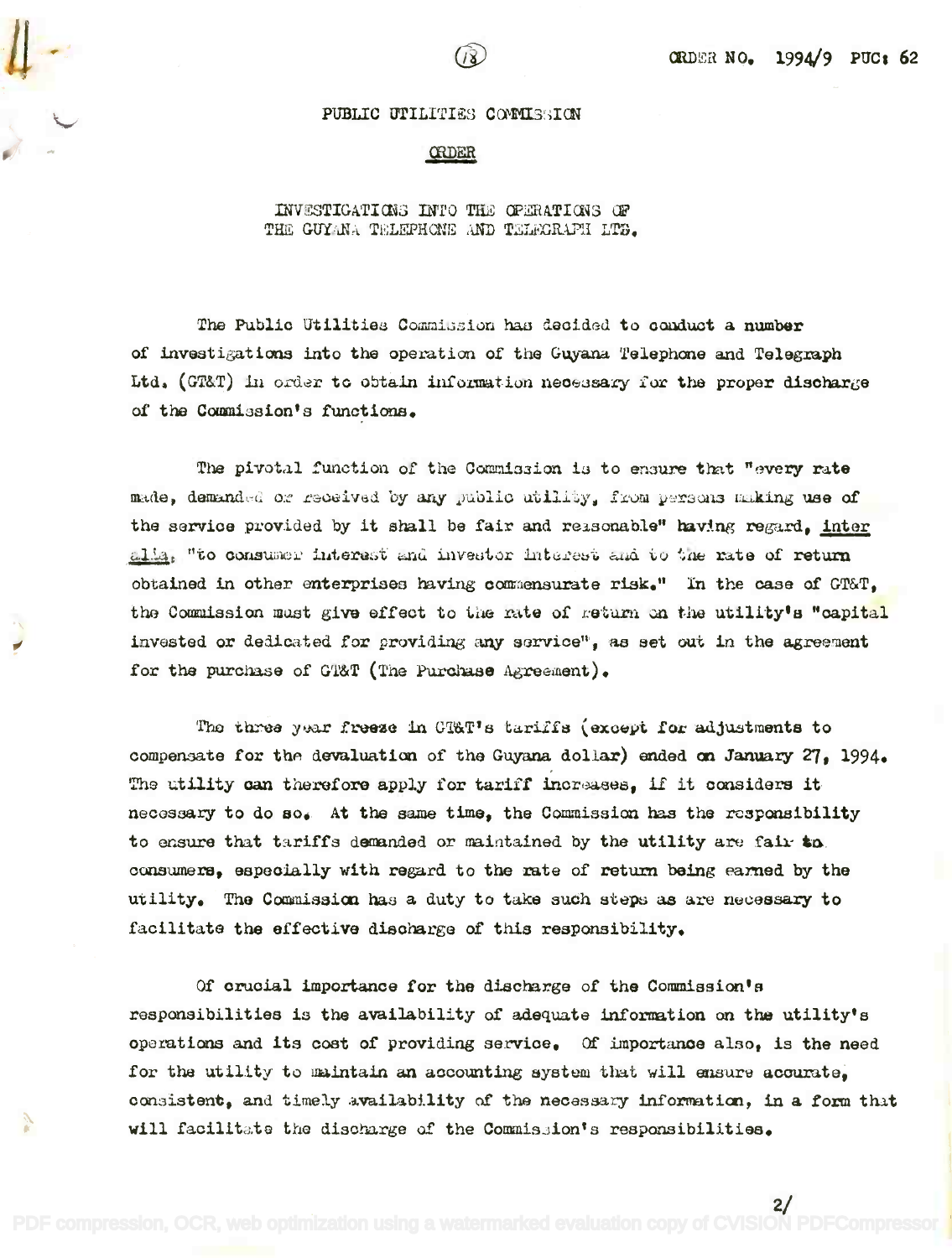Except for the purpose of adjusting rates in response to the Except for the purpose of adjusting rates in response to the utility's application, the Commission has been unable to carry out any systematic investigation into the operations of G'l'&T<sub></sub>, as envisaged in section 25 of the PUC Act, since the entry into force of the Act, almost four years ago. Without the benefit of such investigations, the Commission has been, and will be unable to discharge its regulatory functions in an effective manner. Section 25 of the PUC Act provides that:

For the purposes of the exercise and discharge of the functions of the Commission under this Aot, the Commission ahall havs power to initiate and conduct Invastigations into the operations and standards of eervioe of any public utility, utility. the operations and standards of service of any public

In the light of the foregoing, the Commission has therefore decided to undertake the following investigations:

- 1) Review of the current tariffs of GT&T as a basis for determining their adequacy in terms of revenue receipts and tho fairness and reasonableness of the tariff structure, having regard to the objectives of regulation. (PUC Docket No. 30)
- 2) Review of the accounting system of GT&T relative to the requirements of effective regulation, as a basis for making such prescriptions as may be necessary in relation to the form of accounts to be kept by the utility, so as to facilitate the objectives of regulation. Under section 48 of the PUC Act, the Commission may prescribe the form of accounts to be maintained by the utility. (PUC Docket No. 73)

3/

2.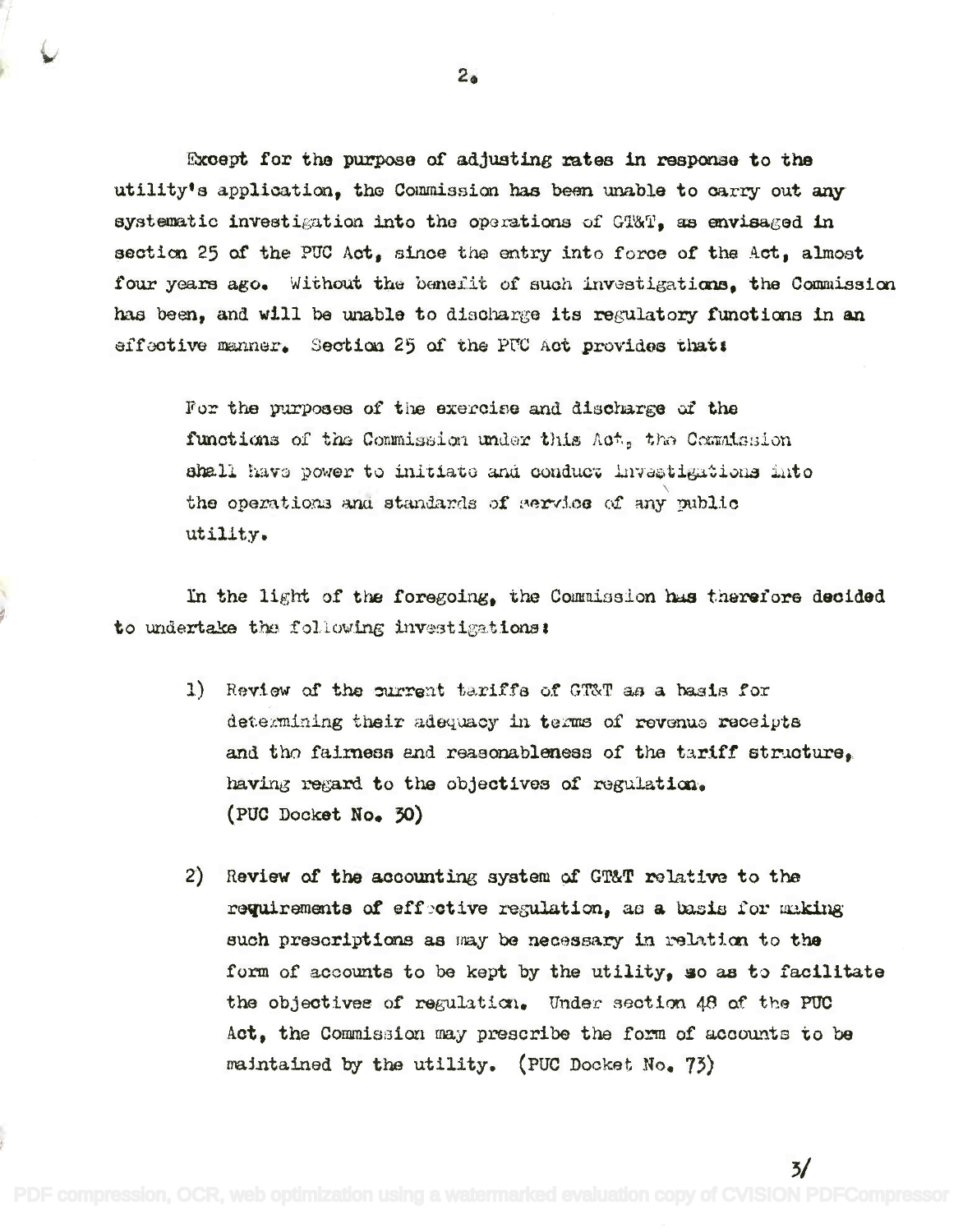- 3) Review of the Expansion and Service Improvement Plan of the utility for the purpose of providing the Commission with information relevant to the evaluation of its rate base for rate making purposes. Under section 84 (1) of the PUC Act. the Commission, may from time to time, seek to ascertain the value of the utility's property and in this connection "may enquive into every fact which in its judgement has any bearing on that value, including the amount of money actually and reasonably expended in that undertaking in order to provide service reasonably adequate to the requirements of the public served by the public utility." (PUC Docket No. 97)
- A) Review of the loan and other financing arrangements made by CT&T since January 1991 to enable the Commission to consider and determine whether the interests of the utility and its consumers have been reasonably and justly a road and to evaluate the implications of these arrangements for rate making purposes. (PUC Docket No. 70)
- 5) Review of the audiotext operations of GTAT in relation to its service obligations under the PUC Act and the utility's operating licence, with a view to determining the impact of these operations on the costs and revenues of the utility and the implications of the operations for rate making purposes. (PUC Docket No. 92)
- 6) Review of the provision of advisory services to GT&T, to provide a basis for the Commission to consider and determine whether the interests of the utility and its customers have been reasonably and justly served and to determine the implications for rate determination. (PUC Docket No. 98/1)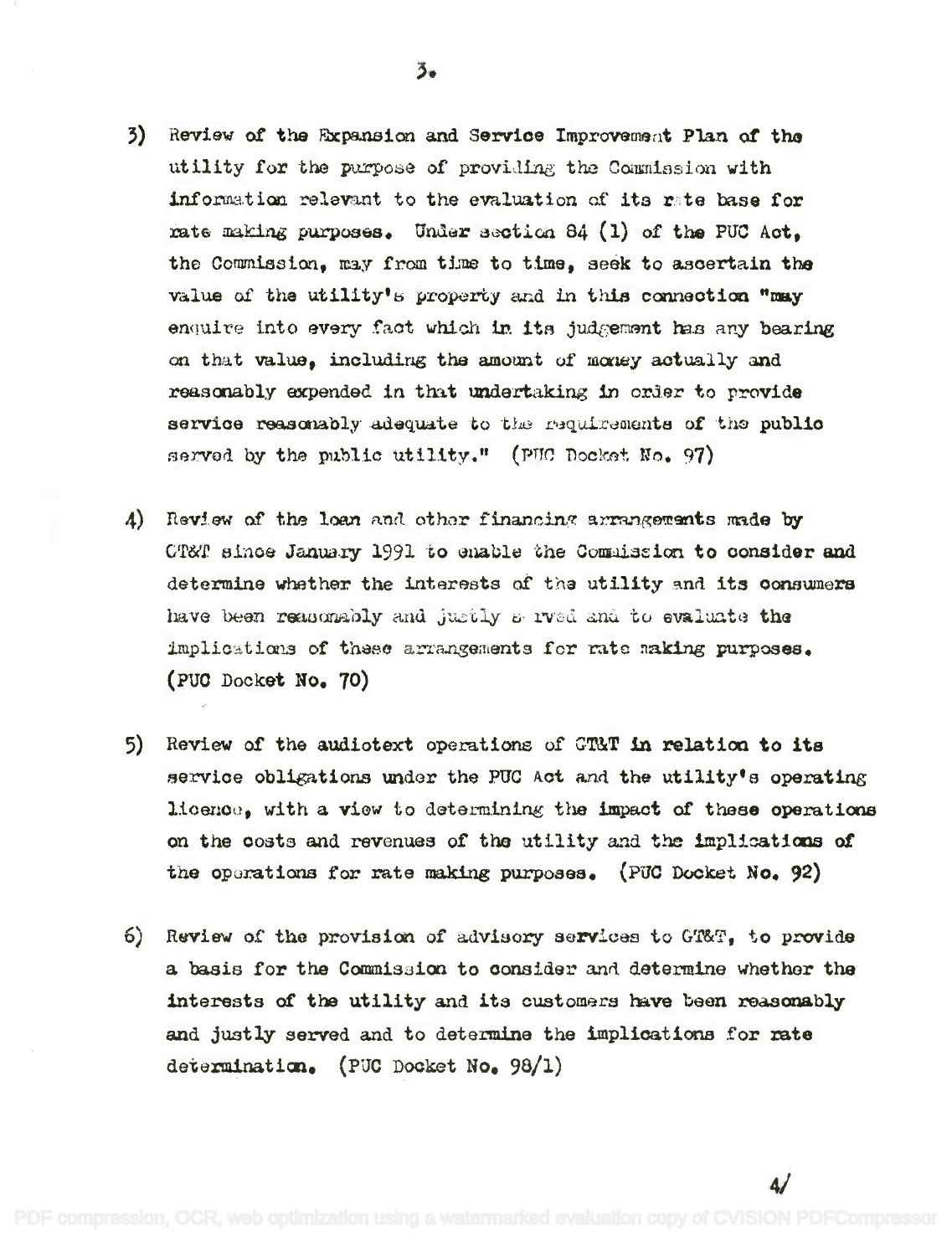7) Review the status of complaints made by subscribers, 7) Review the status of oomplaints made by subsoribers, members of public and the Consumers Association to the Commission, and which complaints were transmitted to the Utility with respect to the failure by the Utility to Utility with respect to the failure by the Utility to provide service and/or adequate service and/or maintain the service already provided as required by Section 26 -Public Utilities Commission Act (No. 26/1990) as amended by Act No. 3 of 1994. (PUC Docket No. 5)

It should be emphasised that the Commission will not make any determinations on any matter arising out of any of these investigations, determinations on any matter arising out of any of these investigations, without giving the utility and all other interested parties an opportunity to be heard, at an appropriate time.

# ACCORDINGLY, IT IS HEREBY ORDERED

that investigation dockets/files in the above enumerated matters be opened and maintained <u>by the Commission's staff</u> in order to allow the Commission to reasonably fulfill its regulatory oversight functions; and

# IT IS FURTHER GRDERED

that GT&T shall provide the Commission with the following information outstanding from previous orders and/or requests:

- (a) All information outstanding in relation to its Order dated July 29, 1993 re: The financial operations of GT&T.
- (b) An update of information requested by Commission letter dated, December 12, 1993 re*I* audiotext services.
- (c) Certified copies of the approved minutes of all meetings of the Board of Directors of GT&T, outstanding in relation to Order No. 11 of Decision dated, November 12, 1991.